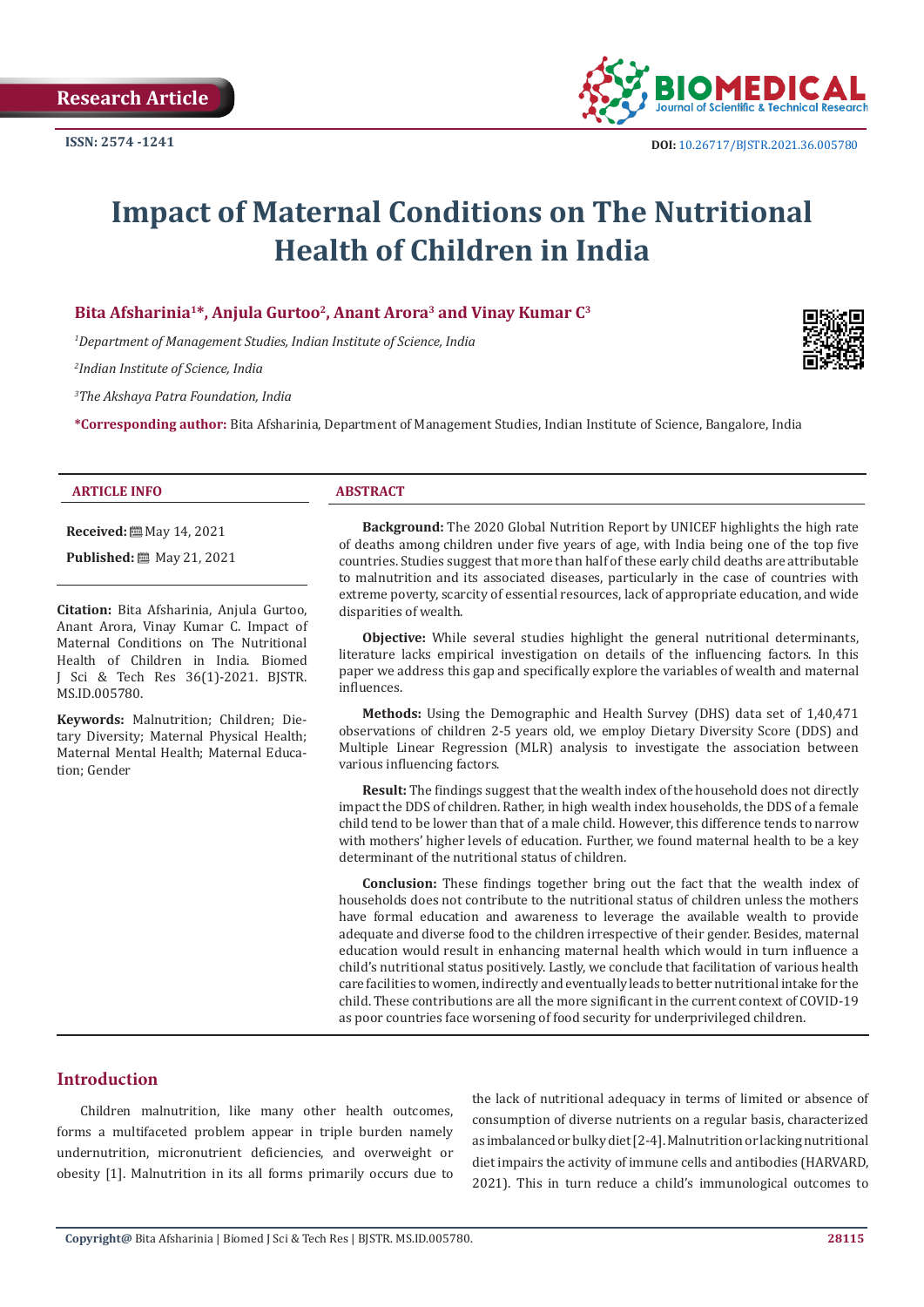tackle infectious diseases such as acute respiratory infections and diarrheal diseases, alongside with weight loss, mucosal damage, invasion by pathogens and further cause reduced dietary intake which could hamper a child's growth and overall development [5,6]. Furthermore, the prevalence of malnutrition in a child might result in mental illness including eating disorders such as anorexia nervosa (AN) and bulimia nervosa (BN) [7-9], and malabsorption and maldigestion of the food consumed [10,11]. Consequently, malnutrition in a child, if not addressed appropriately, could lead to severe damage to a child's health and even mortality. Hence, malnutrition gets regarded as one of the major impediments to child well-being affecting all areas of a child's physical and mental health, body immunity, growth, and development [12,13].

The adverse consequences of malnutrition on health status of children compel us to understand the influencing factors of malnutrition in children. Existing literature demonstrates malnutrition and its associated diseases to occur due to factors like maternal health, faulty childcare, less access to health care facilities, lack of sanitation, and hygienic facilities and large economic disparities [14-17]. In this paper we investigate the maternal factors that influence the dietary adequacy and further, nutritional status of children. Evidence shows that maternal adverse physical health associated diseases such as anemia during pregnancy are strongly associated with a child's poor nutritional status and developmental outcomes [18,19]. Maternal malnutrition poses serious health effects on fetus or intrauterine growth retardation and increase the risk of poor pregnancy outcomes such as premature or low-birthweight babies and impairs the innate host defense mechanism, and further, diminishing the immune system of the body. This in turn leads to increasing susceptibility to infections associated with decreasing appetite, and consequently, causing child's poor dietary intake which aggravate the risk of malnutrition in a [20-23]. Moreover, a child's dietary pattern, particularly at the young age, is primarily similar to the maternal dietary intake in a household [24]. Hence, due to this similarity in dietary patterns consumption, a malnourished mother with restricted nutritious or poor-quality dietary pattern strongly increases the risk of poor nutritional dietary consumption of a child and further increase the risk of malnutrition and its associated diseases in every phase of the childhood life [25,26]. Studies also emphasize the importance of maternal education as an essential intervention in promotion of a child's optimal health outcomes and nutritional status [27].

While several studies highlight the general determinants in maternal characteristics for children, existing literature lacks an empirical investigation on details of the maternal influencing factors including inequalities in terms of maternal health, healthcare activities, and maternal knowledge. This study attempts to address this gap and specifically explore the influence of inequalities in maternal characteristics in association with factors such as gender, wealth index, and child's anthropometric measurements on the nutritional status of a child, in the context of India.

#### **Materials and Methods**

Data from the Demographic and Health Survey (DHS) were utilized. The data set includes key information for 2.5 lakhs children in India, including each child's household and maternal characteristics, among others. 1340 variables were investigated, and 219 variables included as relevant for the study. Missing values in the data set are included using predictive mean matching which replaces the missing values according to the distribution of each datapoint. In the final analysis 1,40,471 data points were taken, which consisted of children in the age range of 2-5 years.

Dietary Diversity Score (DDS) forms the indicator for nutritional adequacy status. Dietary Diversity is defined as the number of different foods or food groups consumed in the previous day [28]. DDS was calculated by summing the number of times a unique food group was consumed during the last 24 hours. Food groups considered were cereals/roots, vegetables, fruits, legumes/lentils, high protein food, and milk/dairy products. DDS takes into account the quantity of any food group eaten that day. In other words, DDS gets calculated by considering the number of times a food group is eaten that day and not considers a minimum intake for that food group. The DDS ranges from 0 to 6. As an effective indicator of nutritional status, DDS forms the dependent variable in our study. The independent variables in the study have been presented in Table 1.

#### **Statistical Analysis**

Multiple Linear Regression (MLR) analysis investigates the association between the DDS and the independent variables presented in Table 1. The assumptions of normality, linearity and homoscedasticity were checked in order to ensure the validity of all the regression models. Further, as the number of variables is high, Akaike Information Criteria (AIC) was used to narrow down to a set of uncorrelated variables, thereby avoiding the issue of multicollinearity. Backward and forward stepwise regression analysis on all the variables with DDS as the dependent variable gave 78 variables as uncorrelated and has some influence on DDS. To address the research objective of the present study we adopted the variables presented in Table 1, among the 78 independent variables. Moreover, to ensure that the stepwise regression extracted variables were uncorrelated, bivariate correlation analysis was run as well. The correlation analysis suggested no significant correlation between any pair.

### **Result**

Three regression models were constructed to understand the interaction of the variables (Table 1) with DDS. We probe the association in two ways, first in the presence of all the variables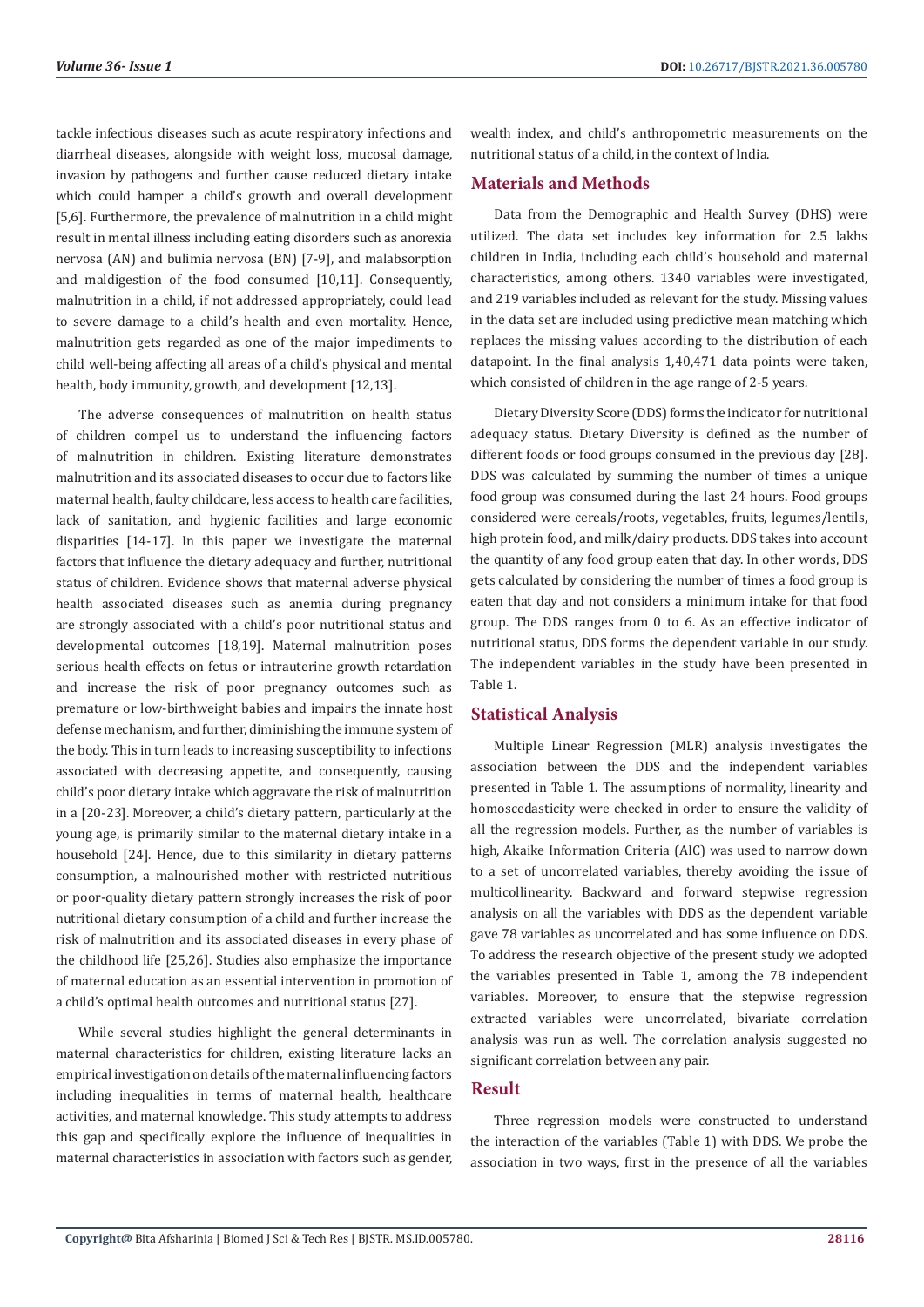represented by an overall model and second, through the interaction of independent variables with various sub-groups of children through DDS. These sub-groups include gender and **Table 1:** Independent variables used in the regression model.

anthropometric measurements (height for age, weight for height, weight for age). The independent variables are regressed with DDS of 1,40,471 children.

|                                   | <b>Independent Variables</b>      | <b>Nature of Variables</b>     | Literature  |                                                                   |  |
|-----------------------------------|-----------------------------------|--------------------------------|-------------|-------------------------------------------------------------------|--|
|                                   | Socioeconomics                    | Wealth index                   | Categorical | Hong & Mishra (2006) [29]                                         |  |
|                                   | Child's physical health           | Anthropometric<br>measurements | Categorical | Ahmadi et al. (2018) [30]                                         |  |
|                                   |                                   | Child's Anaemia level          | Categorical | Abu-Ouf & Jan (2015) [31]                                         |  |
| Child's biological characteristic |                                   | Gender                         | Categorical | Jackson & Jackson, (2017);<br>Ratsavong et al. (2020)<br>[32, 33] |  |
| Maternal conditions               |                                   | Maternal Anaemia level         | Categorical | Allen (2000) [34]                                                 |  |
|                                   | Maternal physical health          | Anthropometric<br>measurements | Numerical   | Doak et al. (2016); Li et al.<br>$(2020)$ [35,36]                 |  |
|                                   | Maternal mental health            | Current marital status         | Categorical | Blankenship et al. (2020)<br>$[37]$                               |  |
|                                   | Maternal healthcare<br>activities | Healthcare activities          | Categorical | Kearns et al. (2016) [38]                                         |  |
|                                   | <b>Education level</b>            | <b>Education</b> level         | Categorical | Fadare et al. (2019) [39]                                         |  |

Table 2 shows the association between DSS and the maternal physical health in terms of anemia level and anthropometric measurements. Variables are regressed for an overall analysis and specific interaction of maternal physical heath factors with various sub-groups of children, including gender, wealth index and anthropometric measurements (height for age, weight for height, weight for age). Table 3 shows that the association between the maternal mental health in terms of marital status, and the DDS of children. An overall model and a model for interaction of maternal mental health factors with various sub-groups of children is developed. These sub-groups include gender, wealth index, and anthropometric measurements (height for age, weight for height,

weight for age). Table 4 shows that the association between the maternal healthcare activities in terms of pregnancy duration, number of antenatal visits during pregnancy, baby's postnatal check-up within 2 months, during pregnancy given or bought iron tablets syrup, and maternal knowledge in terms of highest educational level (primary, secondary, or higher) and the DDS of children. An overall model and another model to see the interaction of maternal healthcare activities and knowledge factors with various sub-groups of children is developed. These sub-groups include gender, wealth index, and anthropometric measurements (height for age, weight for height, weight for age).

**Table 2:** Regression Analysis for maternal physical health factors.

|                      | <b>Maternal Physical Health Factors</b>                                |           |                                                             |                                                                                  |                                |                                    |                      |  |
|----------------------|------------------------------------------------------------------------|-----------|-------------------------------------------------------------|----------------------------------------------------------------------------------|--------------------------------|------------------------------------|----------------------|--|
|                      | Anaemia Level                                                          |           |                                                             |                                                                                  |                                | <b>Anthropometric Measurements</b> |                      |  |
| <b>DDS</b>           | <b>Maternal Anaemia</b><br>level-2 (Moderate) Base<br>Variable: Severe |           | Maternal Anaemia<br>level-3 (Mild) Base<br>Variable: Severe | <b>Maternal Anaemia</b><br>level-4 (Not Anaemic)<br><b>Base Variable: Severe</b> | <b>Maternal</b><br>Height (cm) | <b>Maternal</b><br>Weight (kg)     | Arm<br>Circumference |  |
| Overall              | 0.008                                                                  |           | $-0.046$                                                    | $-0.039$                                                                         | $0.001**$                      | $< 0.01***$                        | $0.017**$            |  |
| Gender               | Male                                                                   | 0.029     | $-0.02$                                                     | $-0.017$                                                                         | $0.001**$                      | $< 0.01*$                          | $0.019**$            |  |
|                      | Female                                                                 | $-0.013$  | $-0.073$                                                    | $-0.062$                                                                         | $0.001**$                      | $< 0.01$ **                        | $0.014**$            |  |
| Wealth index         | High                                                                   | 0.001     | $-0.084$                                                    | $-0.066$                                                                         | $0.001***$                     | $< 0.01$ **                        | $0.017**$            |  |
|                      | Low                                                                    | 0.044     | $-0.004$                                                    | 0.002                                                                            | $0.001**$                      | ${}< 0.01$                         | $0.016**$            |  |
| Height for age       | Stunted                                                                | $-0.034$  | $-0.084$                                                    | $-0.057$                                                                         | $0.001**$                      | $< 0.01**$                         | $0.023**$            |  |
|                      | Normal                                                                 | 0.043     | $-0.018$                                                    | $-0.023$                                                                         | $0.001**$                      | ${}< 0.01$                         | $0.013**$            |  |
| Weight for<br>height | Wasted                                                                 | 0.022     | $-0.056$                                                    | $-0.071$                                                                         | $0.001**$                      | $\Omega$                           | $0.019**$            |  |
|                      | Overweight                                                             | $0.338**$ | 0.156                                                       | 0.18                                                                             | $0.001**$                      | ${}< 0.01$                         | 0.008                |  |
|                      | Normal                                                                 | $-0.021$  | $-0.061$                                                    | $-0.05$                                                                          | $0.001**$                      | ${}< 0.01$                         | $0.017**$            |  |
| Weight for age       | Underweight                                                            | $-0.009$  | $-0.069$                                                    | $-0.057$                                                                         | $0.001**$                      | $0.000***$                         | $0.022**$            |  |
|                      | Overweight                                                             | 0.211     | 0.07                                                        | 0.077                                                                            | $0.001***$                     | ${}< 0.01$                         | 0.009                |  |
|                      | Normal                                                                 | 0.004     | $-0.038$                                                    | $-0.034$                                                                         | $0.001**$                      | ${}< 0.01$                         | $0.015**$            |  |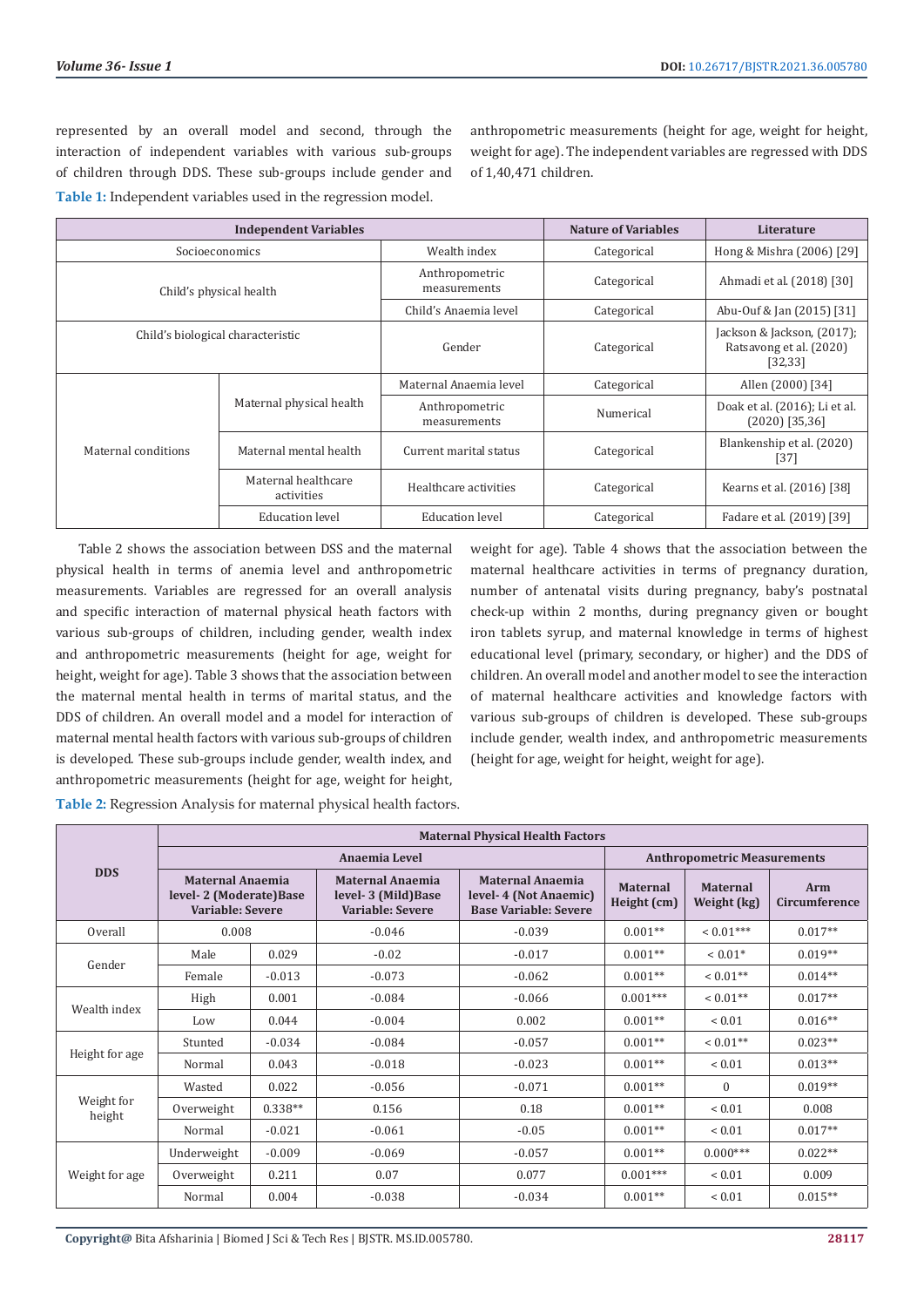**Table 3:** Regression analysis for maternal mental health factors.

| <b>DDS</b>           |             | <b>Maternal Mental Health</b>                                                                                                                 |                                                                                                                                                                                  |                                                                                                                                                                                                      |                                                                                                                                                                                     |  |  |  |
|----------------------|-------------|-----------------------------------------------------------------------------------------------------------------------------------------------|----------------------------------------------------------------------------------------------------------------------------------------------------------------------------------|------------------------------------------------------------------------------------------------------------------------------------------------------------------------------------------------------|-------------------------------------------------------------------------------------------------------------------------------------------------------------------------------------|--|--|--|
|                      |             | <b>Marital Status</b>                                                                                                                         |                                                                                                                                                                                  |                                                                                                                                                                                                      |                                                                                                                                                                                     |  |  |  |
|                      |             | <b>Current Marital Status-1</b><br>(Never married nor lived<br>in a consensual union)<br><b>Base Variable: Legally or</b><br>formally married | <b>Current Marital Status-3</b><br>(Not legally or formally<br>married but living with<br>a man/woman in a<br>consensual union) Base<br>Variable: Legally or<br>formally married | <b>Current Marital Status-</b><br>4 (Widowed from a<br>marriage or consensual<br>union and not remarried<br>or not in a consensual<br>union) Base Variable:<br><b>Legally or formally</b><br>married | <b>Current Marital Status-5</b><br>(Divorced from a legal)<br>or formal marriage and<br>not remarried or in a<br>consensual union) Base<br>Variable: Legally or<br>formally married |  |  |  |
| Overall              |             | $0.220*$                                                                                                                                      | 0.191                                                                                                                                                                            | 0.064                                                                                                                                                                                                | 0.134                                                                                                                                                                               |  |  |  |
| Gender               | Male        | 0.271                                                                                                                                         | 0.261                                                                                                                                                                            | 0.159                                                                                                                                                                                                | 0.149                                                                                                                                                                               |  |  |  |
|                      | Female      | 0.183                                                                                                                                         | 0.13                                                                                                                                                                             | $-0.017$                                                                                                                                                                                             | 0.125                                                                                                                                                                               |  |  |  |
| Wealth index         | High        | 0.099                                                                                                                                         | 0.041                                                                                                                                                                            | $-0.058$                                                                                                                                                                                             | 0.128                                                                                                                                                                               |  |  |  |
|                      | Low         | 0.065                                                                                                                                         | 0.028                                                                                                                                                                            | $-0.047$                                                                                                                                                                                             | 0.001                                                                                                                                                                               |  |  |  |
| Height for age       | Stunted     | 0.235                                                                                                                                         | 0.125                                                                                                                                                                            | 0.044                                                                                                                                                                                                | 0.045                                                                                                                                                                               |  |  |  |
|                      | Normal      | 0.221                                                                                                                                         | 0.25                                                                                                                                                                             | 0.078                                                                                                                                                                                                | 0.204                                                                                                                                                                               |  |  |  |
| Weight for<br>height | Wasted      | $0.530*$                                                                                                                                      | 0.515                                                                                                                                                                            | 0.348                                                                                                                                                                                                | 0.414                                                                                                                                                                               |  |  |  |
|                      | Overweight  | 0.49                                                                                                                                          | 0.623                                                                                                                                                                            | 0.77                                                                                                                                                                                                 | 0.189                                                                                                                                                                               |  |  |  |
|                      | Normal      | 0.136                                                                                                                                         | 0.085                                                                                                                                                                            | $-0.038$                                                                                                                                                                                             | 0.078                                                                                                                                                                               |  |  |  |
| Weight for age       | Underweight | 0.226                                                                                                                                         | 0.157                                                                                                                                                                            | 0.061                                                                                                                                                                                                | 0.064                                                                                                                                                                               |  |  |  |
|                      | Overweight  | 0.401                                                                                                                                         | 0.481                                                                                                                                                                            | 0.371                                                                                                                                                                                                | 0.087                                                                                                                                                                               |  |  |  |
|                      | Normal      | 0.193                                                                                                                                         | 0.173                                                                                                                                                                            | 0.029                                                                                                                                                                                                | 0.182                                                                                                                                                                               |  |  |  |

**Table 4:** Regression analysis for maternal mental health factors.

| <b>DDS</b>           |                | <b>Maternal Healthcare and Knowledge</b> |                                                                                     |                                                                                      |                                                                                                             |                                                                                                   |                                                                                                     |                                                                                       |
|----------------------|----------------|------------------------------------------|-------------------------------------------------------------------------------------|--------------------------------------------------------------------------------------|-------------------------------------------------------------------------------------------------------------|---------------------------------------------------------------------------------------------------|-----------------------------------------------------------------------------------------------------|---------------------------------------------------------------------------------------|
|                      |                | <b>Health Care Activities</b>            |                                                                                     |                                                                                      |                                                                                                             | <b>Education level</b>                                                                            |                                                                                                     |                                                                                       |
|                      |                | Pregnancy<br>duration                    | Number of<br>antenatal<br>visits during<br>pregnancy-1<br>(Yes)Base<br>Variable: No | Baby's<br>postnatal<br>check-up<br>within 2<br>months-1<br>(Yes)Base<br>Variable: No | <b>During</b><br>pregnancy<br>given or<br>bought<br>iron tablets<br>$syrup-1$<br>(Yes) Base<br>Variable: No | <b>Highest</b><br>educational<br>level-1<br>(Primary)<br><b>Base</b><br>Variable: No<br>education | <b>Highest</b><br>educational<br>level-2<br>(Secondary)<br><b>Base</b><br>Variable: No<br>education | <b>Highest</b><br>educational<br>level-3<br>(Higher)Base<br>Variable: No<br>education |
| Overall              |                | $0.019**$                                | $0.008**$                                                                           | $0.027***$                                                                           | 0.006                                                                                                       | $0.042***$                                                                                        | $0.128**$                                                                                           | $0.226**$                                                                             |
|                      | Male           | $0.022***$                               | $0.008**$                                                                           | 0.015                                                                                | 0.002                                                                                                       | $0.046**$                                                                                         | $0.144**$                                                                                           | $0.249**$                                                                             |
| Gender               | Female         | 0.012                                    | $0.008**$                                                                           | $0.036***$                                                                           | 0.01                                                                                                        | $0.037*$                                                                                          | $0.112**$                                                                                           | $0.200**$                                                                             |
|                      | N <sub>o</sub> | $0.018**$                                | $0.009***$                                                                          | $0.022**$                                                                            | 0.004                                                                                                       | $0.051***$                                                                                        | $0.124**$                                                                                           | $0.215**$                                                                             |
|                      | High           | $0.032*$                                 | $0.009**$                                                                           | $0.040**$                                                                            | 0.48                                                                                                        | 0.031                                                                                             | $0.147**$                                                                                           | $0.234**$                                                                             |
| Wealth index         | Low            | 0.003                                    | $0.009**$                                                                           | 0.016                                                                                | $-0.005$                                                                                                    | $0.036*$                                                                                          | $0.109**$                                                                                           | $0.201**$                                                                             |
| Height for age       | Stunted        | $0.051***$                               | $0.009***$                                                                          | 0.017                                                                                | 0.021                                                                                                       | $0.055**$                                                                                         | $0.118**$                                                                                           | $0.229**$                                                                             |
|                      | Normal         | $-0.006$                                 | $0.008***$                                                                          | $0.030**$                                                                            | $-0.005$                                                                                                    | $0.034*$                                                                                          | $0.136**$                                                                                           | $0.225**$                                                                             |
| Weight for<br>height | Wasted         | 0.013                                    | $0.006**$                                                                           | 0.016                                                                                | 0.043                                                                                                       | 0.015                                                                                             | $0.130**$                                                                                           | $0.200**$                                                                             |
|                      | Overweight     | $-0.059*$                                | $0.008**$                                                                           | 0.037                                                                                | $\mathbf{0}$                                                                                                | 0.068                                                                                             | $0.170**$                                                                                           | $0.394**$                                                                             |
|                      | Normal         | $0.026**$                                | $0.008**$                                                                           | $0.026**$                                                                            | $-0.002$                                                                                                    | $0.047*$                                                                                          | $0.125**$                                                                                           | $0.215**$                                                                             |
| Weight for age       | Underweight    | $0.053***$                               | $0.007***$                                                                          | 0.014                                                                                | 0.025                                                                                                       | $0.041*$                                                                                          | $0.121**$                                                                                           | $0.188**$                                                                             |
|                      | Overweight     | $-0.057$                                 | $0.007*$                                                                            | 0.032                                                                                | 0.011                                                                                                       | $0.118**$                                                                                         | $0.178**$                                                                                           | $0.394**$                                                                             |
|                      | Normal         | 0.003                                    | $0.009***$                                                                          | $0.031**$                                                                            | $-0.006$                                                                                                    | $0.034*$                                                                                          | $0.129**$                                                                                           | $0.230**$                                                                             |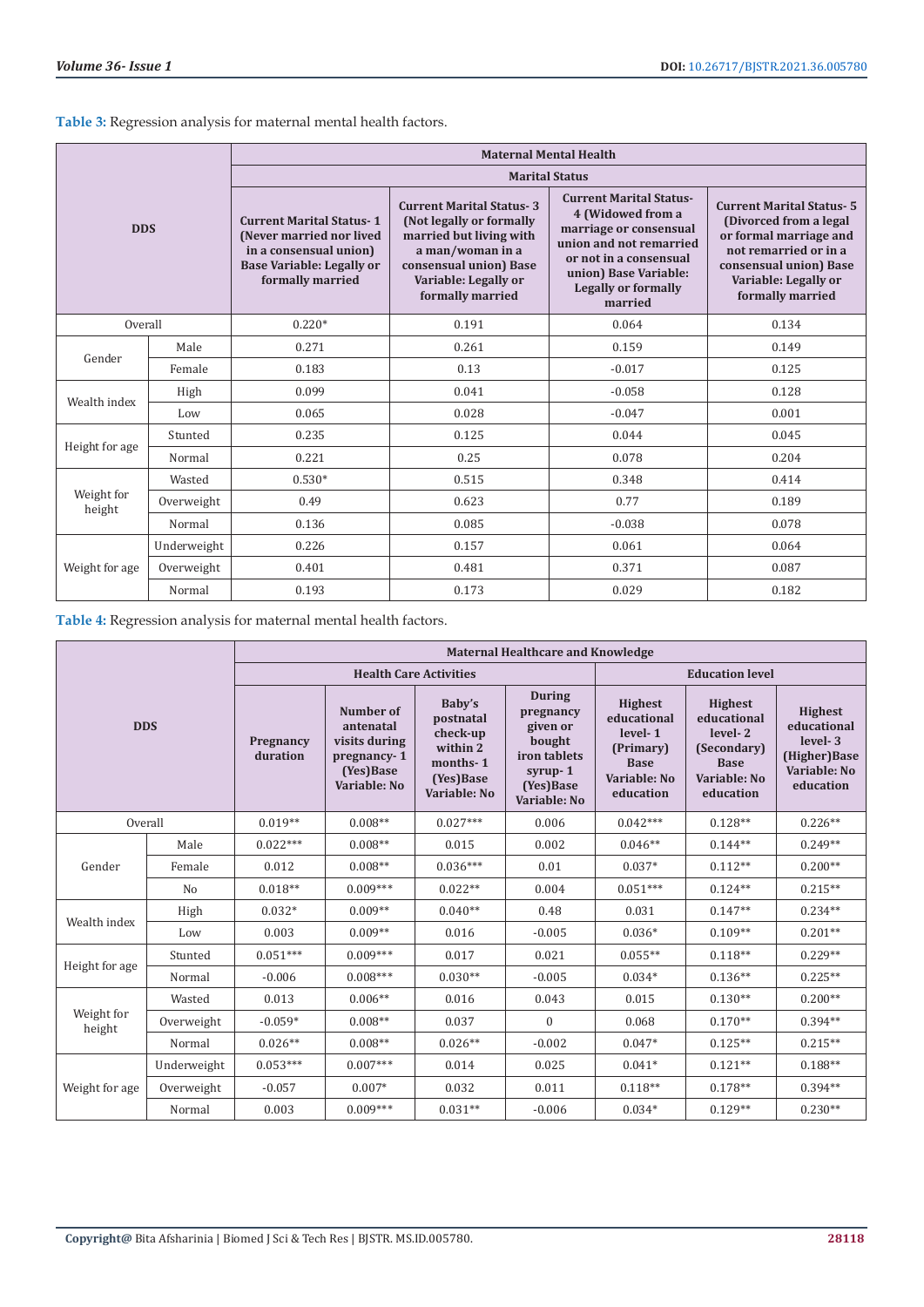#### **Discussion**

An overall significant relationship exists between a maternal physical health in terms of mother's anthropometric measurements including height, weight, and arm circumference, and the child's nutritional diversity. While the mother's level of anemia (long term health status) does not significantly impact the child height and weight, but the maternal anthropometric measurements are significantly related to indicators of her nutritional status which in turn exclusively indicates a child's nutritional status. Maternal weight and DDS of children belonging to high wealth index households have a positive significant association. High wealth index contributes to better diet quality due to affordability of varied diverse food. Thus, inclusion of diverse nutritional food in a mother's diet, significantly increases the likelihood of a child consuming these nutrients, which would eventually lead to a better DDS [40,41]. However, in case of low wealth index households, even when the mother demonstrates good health, food insecurity and low affordability persists, depriving a child of necessary nutrients, influencing their DDS negatively. With regard to a child's postnatal check-up, we see a positive influence on the DDS of children belonging to high wealth index households. Higher wealth index provides better accessibility and availability to health care services, contributing to beneficial health outcome for children. On the other hand, low wealth index households have difficulty in affording quality health care and thus, post-natal health care access does not significantly contribute to better nutritional outcomes in terms of DDS.

Moreover, the results indicates that the baby's postnatal check-up positively effect on the DDS of children with normal anthropometric measurement (height for age, weight for height, weight for age). The postnatal check-up helps to ensure the child's optimal health status through measuring and record of weight, height, growth and development progress and other important health information. Hence, the health check-up used to monitor a child growing process and in the certain conditions of a child's illness help to prevent and treat health complications including maternity services support related to breastfeeding and childcare practices [42,43]. Consequently, this can contribute to maintain and improve a child's health status as well as nutritional status and thus, leading to better DDS, rooted in proper dietary intake of healthy children.

As compared to married marital status, an unmarried mother is more likely to positively influence a child's DDS. This corroborates the findings of some studies [44] that unmarried mothers spend equivalent amounts of time on childcare activities including feeding, healthcare and rearing and less time on housework compared to married mothers. Number of antenatal visits during pregnancy are important in improving the DDS of children. The WHO recommends at least eight antenatal visits during pregnancy to treat problems and for immunization. The antenatal visits ensure health of a mother and in turn promote the nutritional status of a baby. Further, the baby's postnatal check-up and DDS have a positive association. Postnatal care ensures a baby's optimal care as well as the health practices like vaccination. This contributes to improving a child's health with positive long-term consequences.

Maternal education is significantly positively associated with a child's DDS. Maternal education influences a positive attitude towards health-seeking behaviour including awareness of child's immunization, causes of illness, and essential awareness of prevention, and treatment of diseases. Therefore, maternal knowledge regarding nutritious diet also significantly helps to maintain a child's heath.

#### **Conclusion and Implications**

The findings together clearly bring out the fact that the wealth index of households does not contribute to the nutritional status of children unless the mothers have formal education and awareness to leverage the available wealth to provide adequate and diverse food to the children irrespective of their gender. Moreover, the findings affirm the significance of maternal health on a child's nutritional status. Thus, combined together, these finding asserts the importance of welfare of mothers in terms of facilitation of proper health care and quality education for better nutritional status of children. Hence, an urgent call for policies promoting the health and education of women across the country gets highlighted. The benefits of such policies would be two folds including promotion of health and well-being of mothers which would ultimately result in them providing better health care to the children thereby improving their nutritional status.

Lastly, the results contends that a mother's accessibility to healthcare facilities have a considerable impact on a child's DDS as it helps in tackling various health issues that might lead to poor nutritional intake and hence poor DDS. Thus, health policies nationwide must lay an exclusive focus on providing better accessibility to healthcare facilities for women in order to improve the nutritional intake of a child. Hence, in the essence our study contributes to the health policy by implying the importance of maternal health and education, proper environmental condition, and better accessibility to health care facilities in ensuring better nutritional intake of children and thus, tackling the alarming situation of malnutrition in India.

#### **Funding Statement**

This research is funded by a grant from the Akshaya Patra Foundation, India. The grant number is: SP/APRL-19-0001. The data that support the findings of this study are available on request from the corresponding author [Bita Afsharinia].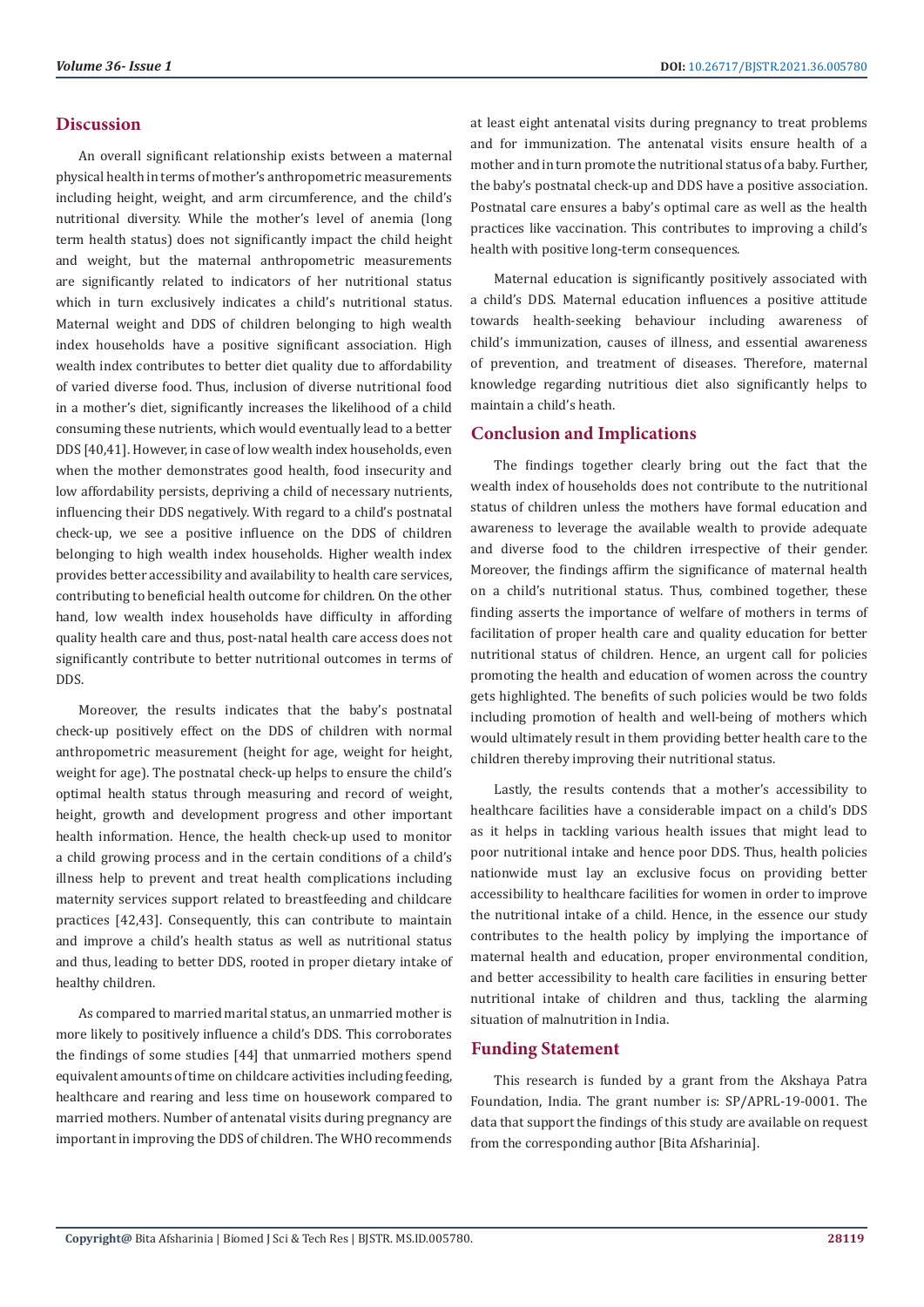## **Disclosure of Interest**

The authors report no conflicts of interest.

#### **References**

- 1. [\(2016\) UNICEF. The faces of malnutrition | Nutrition | UNICEF.](https://sites.unicef.org/nutrition/index_faces-of-malnutrition.html)
- 2. [\(2021\) Children for Health Malnutrition Information Sheet | Children for](https://www.childrenforhealth.org/malnutrition/)  [Health. Children for Health.](https://www.childrenforhealth.org/malnutrition/)
- 3. [Ananya Mandal M \(2019\) Causes of malnutrition. News Medical Life](file:///C:\Users\Lupine\Downloads\BJSTR-E-21-RA-141_14.05.2021\.%20https:\www.news-medical.net\health\Causes-of-malnutrition.aspx)  [Science.](file:///C:\Users\Lupine\Downloads\BJSTR-E-21-RA-141_14.05.2021\.%20https:\www.news-medical.net\health\Causes-of-malnutrition.aspx)
- 4. [\(2020\) WHO Fact Sheets-Malnutrition. WHO.](https://www.who.int/news-room/fact-sheets/detail/malnutrition)
- 5. [Childs CE \(2019\) Diet and immune function. British Journal of Biomedical](https://pubmed.ncbi.nlm.nih.gov/7881324/)  [Science 51\(3\): 252-259.](https://pubmed.ncbi.nlm.nih.gov/7881324/)
- 6. [Katona P, Katona-Apte J \(2008\) The interaction between nutrition and](https://pubmed.ncbi.nlm.nih.gov/18419494/)  [infection. Clinical Infectious Diseases, 46\(10\): 1582-1588.](https://pubmed.ncbi.nlm.nih.gov/18419494/)
- 7. [Bravender T, Bryant-Waugh R, Herzog D, Katzman D, Kriepe RD, et al.](https://pubmed.ncbi.nlm.nih.gov/20151366/)  [\(2010\). Classification of eating disturbance in children and adolescents:](https://pubmed.ncbi.nlm.nih.gov/20151366/)  [Proposed changes for the DSM-V. European Eating Disorders Review](https://pubmed.ncbi.nlm.nih.gov/20151366/)  [18\(2\): 79-89.](https://pubmed.ncbi.nlm.nih.gov/20151366/)
- 8. [\(2019\) Narayana Health Eating disorders in children and what you can](https://www.narayanahealth.org/blog/eating-disorders-in-children-more-common-than-you-might-think/)  [do about it -Narayana Health. Narayana Health.](https://www.narayanahealth.org/blog/eating-disorders-in-children-more-common-than-you-might-think/)
- 9. Rethink MentalIllness (2021) Eating Disorders. In Rethink Mental Illness.
- 10. [Murphy JL, Badaloo AV, Chambers B, Forrester TE, Wootton SA, et al.](https://pubmed.ncbi.nlm.nih.gov/12456554/)  [\(2002\) Maldigestion and malabsorption of dietary lipid during severe](https://pubmed.ncbi.nlm.nih.gov/12456554/)  [childhood malnutrition. Archives of Disease in Childhood 87\(6\): 522–](https://pubmed.ncbi.nlm.nih.gov/12456554/) [525.](https://pubmed.ncbi.nlm.nih.gov/12456554/)
- 11. Suda M, Nagamitsu S, Kinosita M, Matsuoka M, Ozono S, et al. (2017) A child with anorexia nervosa presenting with severe infection with cytopenia and hemophagocytosis: A case report. BioPsychoSocial Medicine11(1): 1-4.
- 12. [Bryce J, Boschi-Pinto C, Shibuya K, Black RE, Group, the W. C. H. E. R](https://pubmed.ncbi.nlm.nih.gov/15794969/)  [\(2005\) WHO estimates of the causes of death in children. National](https://pubmed.ncbi.nlm.nih.gov/15794969/)  [Center for Biotechnology Information \(NCBI\): 1147-1152.](https://pubmed.ncbi.nlm.nih.gov/15794969/)
- 13. [Ijarotimi OS \(2013\) Determinants of Childhood Malnutrition and](https://link.springer.com/article/10.1007/s13668-013-0051-5)  [Consequences in Developing Countries. Current Nutrition Reports: 129-](https://link.springer.com/article/10.1007/s13668-013-0051-5) [133.](https://link.springer.com/article/10.1007/s13668-013-0051-5)
- 14. [Mittal A, Singh J, Ahluwalia S \(2007\) Effect of maternal factors on](https://www.ijcm.org.in/article.asp?issn=0970-0218%3Byear=2007%3Bvolume=32%3Bissue=4%3Bspage=264%3Bepage=267%3Baulast=mittal)  [nutritional status of 1-5-year-old children in urban slum population.](https://www.ijcm.org.in/article.asp?issn=0970-0218%3Byear=2007%3Bvolume=32%3Bissue=4%3Bspage=264%3Bepage=267%3Baulast=mittal)  [Indian Journal of Community Medicine 32\(4\): 264.](https://www.ijcm.org.in/article.asp?issn=0970-0218%3Byear=2007%3Bvolume=32%3Bissue=4%3Bspage=264%3Bepage=267%3Baulast=mittal)
- 15. Shyam AG, Fuller NJ (2020) Is child undernutrition associated with antenatal care attendance in Madhya Pradesh, India? Journal of Family Medicine and Primary Care 6(2): 169-170.
- 16. Singh A (2020) We are Intech Open, the world' s leading publisher of Open Access books Built by scientists, for scientists TOP 1 % Childhood Malnutrition in India. In Perspective of Recent Advances in Acute Diarrhea. IntechOpen, 7<sup>th</sup> floor 10 Lower Thames Street London, EC3R 6AF, UK.
- 17.[\(2021\) UNICEF Malnutrition in Children UNICEF DATA. UNICEF.](https://data.unicef.org/topic/nutrition/malnutrition/)
- 18. [Imdad A, Bhutta ZA \(2012\) Maternal nutrition and birth outcomes:](https://pubmed.ncbi.nlm.nih.gov/22742610/)  [Effect of balanced protein-energy supplementation. Paediatric and](https://pubmed.ncbi.nlm.nih.gov/22742610/)  [Perinatal Epidemiology 26\(SUPPL. 1\): 178-190.](https://pubmed.ncbi.nlm.nih.gov/22742610/)
- 19. [Leddy MA, Power ML, Schulkin J \(2008\) The impact of maternal obesity](http://www.ncbi.nlm.nih.gov/pubmed/19173021%0Ahttp:/www.pubmedcentral.nih.gov/articlerender.fcgi?artid=PMC2621047)  [on maternal and fetal health. Reviews in Obstetrics & Gynecology 1\(4\):](http://www.ncbi.nlm.nih.gov/pubmed/19173021%0Ahttp:/www.pubmedcentral.nih.gov/articlerender.fcgi?artid=PMC2621047)  [170-178.](http://www.ncbi.nlm.nih.gov/pubmed/19173021%0Ahttp:/www.pubmedcentral.nih.gov/articlerender.fcgi?artid=PMC2621047)
- 20. [Khattak UK, Iqbal SP, Ghazanfar H \(2017\) The Role of Parents' Literacy](https://www.ncbi.nlm.nih.gov/pmc/articles/PMC5498125/)  [in Malnutrition of Children Under the Age of Five Years in a Semi-Urban](https://www.ncbi.nlm.nih.gov/pmc/articles/PMC5498125/)  [Community of Pakistan: A Case-Control Study. Cureus 9\(6\).](https://www.ncbi.nlm.nih.gov/pmc/articles/PMC5498125/)
- 21. [Rytter MJH, Kolte L, Briend A, Friis H, Christensen VB \(2014\) The](https://pubmed.ncbi.nlm.nih.gov/25153531/) [immune system in children with malnutrition - A systematic review.](https://pubmed.ncbi.nlm.nih.gov/25153531/) [PLoS ONE 9\(8\).](https://pubmed.ncbi.nlm.nih.gov/25153531/)
- 22. [Schaible UE, Kaufmann SHE \(2007\) Malnutrition and infection: Complex](https://pubmed.ncbi.nlm.nih.gov/17472433/) [mechanisms and global impacts. PLoS Medicine 4\(5\): 0806-0812.](https://pubmed.ncbi.nlm.nih.gov/17472433/)
- 23.[\(2018\) UNICEF Canada \(2018\) Malnutrition | UNICEF Canada: For Every](https://www.unicef.ca/en/malnutrition) [Child. UNICEF Canada.](https://www.unicef.ca/en/malnutrition)
- 24.(2012) USAID Maternal dietary diversity and the implications for children' s diets in the context of food security. In Infant & young child nutrition project (Issue January).
- 25. [Savage JS, Fisher JO, Birch LL \(2007\) Parental infulence on eating](https://pubmed.ncbi.nlm.nih.gov/17341215/) [behavior. The Journal of Law, Medicine & Ethics 35\(1\): 22-34.](https://pubmed.ncbi.nlm.nih.gov/17341215/)
- 26. Scaglioni S, Cosmi V De, Ciappolino V, Brambilla P, Agostoni C (2018) Factors Influencing Children' s Eating Behaviours. Nutrients: 1-17.
- 27. Van Ansem WJC, Schrijvers CTM, Rodenburg G, Van de Mheen D (2014) Maternal educational level and children's healthy eating behaviour: Role of the home food environment (cross-sectional results from the INPACT study). International Journal of Behavioral Nutrition and Physical Activity 11(1): 1-12.
- 28. Rathnayake KM, Madushani P, Silva K (2012) Use of dietary diversity score as a proxy indicator of nutrient adequacy of rural elderly people in Sri Lanka. BMC Research Notes 5: 2-7.
- 29. [Hong R, Mishra V \(2006\) Effect of wealth inequality on chronic under](https://pubmed.ncbi.nlm.nih.gov/16796155/)[nutrition in Cambodian children. Journal of Health, Population and](https://pubmed.ncbi.nlm.nih.gov/16796155/) [Nutrition 24\(1\): 89-99.](https://pubmed.ncbi.nlm.nih.gov/16796155/)
- 30. Ahmadi D, Amarnani E, Sen A, Ebadi N, Cortbaoui P, et al. (2018) Determinants of child anthropometric indicators in Ethiopia. BMC Public Health 18(1): 1-9.
- 31. [Abu-Ouf NM, Jan MM \(2015\) The impact of maternal iron deficiency and](https://www.ncbi.nlm.nih.gov/pmc/articles/PMC4375689/) [iron deficiency anemia on child's health. Saudi Medical Journal 36\(2\):](https://www.ncbi.nlm.nih.gov/pmc/articles/PMC4375689/) [146-149.](https://www.ncbi.nlm.nih.gov/pmc/articles/PMC4375689/)
- 32. Jackson RT, Jackson RT (2017) Some Factors Influencing Variation in Nutritional Needs and Requirements of Children Some Factors Influencing Variation in Nutritional Needs and Requirements of Children. Journal of Children's Health: 7069(March).
- 33. [Ratsavong K, Van Elsacker T, Doungvichit D, Siengsounthone L,](https://pubmed.ncbi.nlm.nih.gov/32278347/) [Kounnavong S, et al. \(2020\) Are dietary intake and nutritional status](https://pubmed.ncbi.nlm.nih.gov/32278347/) [influenced by gender? The pattern of dietary intake in Lao PDR: A](https://pubmed.ncbi.nlm.nih.gov/32278347/) [developing country. Nutrition Journal 19\(1\): 1-16.](https://pubmed.ncbi.nlm.nih.gov/32278347/)
- 34. [Allen LH \(2000\) Anemia and iron deficiency: Effects on pregnancy](https://pubmed.ncbi.nlm.nih.gov/10799402/) [outcome. American Journal of Clinical Nutrition 71\(5 SUPPL.\): 1280-](https://pubmed.ncbi.nlm.nih.gov/10799402/) [1284.](https://pubmed.ncbi.nlm.nih.gov/10799402/)
- 35. [Doak CM, Campos Ponce M, Vossenaar M, Solomons NW \(2016\) The](https://pubmed.ncbi.nlm.nih.gov/26863530/) [stunted child with an overweight mother as a growing public health](https://pubmed.ncbi.nlm.nih.gov/26863530/) [concern in resource-poor environments: A case study from Guatemala.](https://pubmed.ncbi.nlm.nih.gov/26863530/) [Annals of Human Biology 43\(2\): 122-130.](https://pubmed.ncbi.nlm.nih.gov/26863530/)
- 36. [Li Z, Kim R, Vollmer S, Subramanian SV \(2020\) Factors Associated with](https://pubmed.ncbi.nlm.nih.gov/32320037/) [Child Stunting, Wasting, and Underweight in 35 Low- and Middle-](https://pubmed.ncbi.nlm.nih.gov/32320037/)[Income Countries. JAMA Network Open 3\(4\): e203386.](https://pubmed.ncbi.nlm.nih.gov/32320037/)
- 37. Blankenship JL, Gwavuya S, Palaniappan U, Alfred J, DeBrum F, et al. (2020) High double burden of child stunting and maternal overweight in the Republic of the Marshall Islands. Maternal and Child Nutrition 16(S2): 1-8.
- 38. [Kearns AD, Caglia JM, Ten Hoope-Bender P, Langer A \(2016\) Antenatal](https://pubmed.ncbi.nlm.nih.gov/26694075/) [and postnatal care: A review of innovative models for improving](https://pubmed.ncbi.nlm.nih.gov/26694075/) [availability, accessibility, acceptability and quality of services in low](https://pubmed.ncbi.nlm.nih.gov/26694075/)[resource settings. BJOG: An International Journal of Obstetrics and](https://pubmed.ncbi.nlm.nih.gov/26694075/) [Gynaecology 123\(4\): 540-548.](https://pubmed.ncbi.nlm.nih.gov/26694075/)
- 39. [Fadare O, Amare M, Mavrotas G, Akerele D, Ogunniyi A \(2019\) Mother's](https://www.ncbi.nlm.nih.gov/pmc/articles/PMC6394922/) [nutrition-related knowledge and child nutrition outcomes: Empirical](https://www.ncbi.nlm.nih.gov/pmc/articles/PMC6394922/) [evidence from Nigeria. PLoS ONE 14\(2\): 1–17.](https://www.ncbi.nlm.nih.gov/pmc/articles/PMC6394922/)